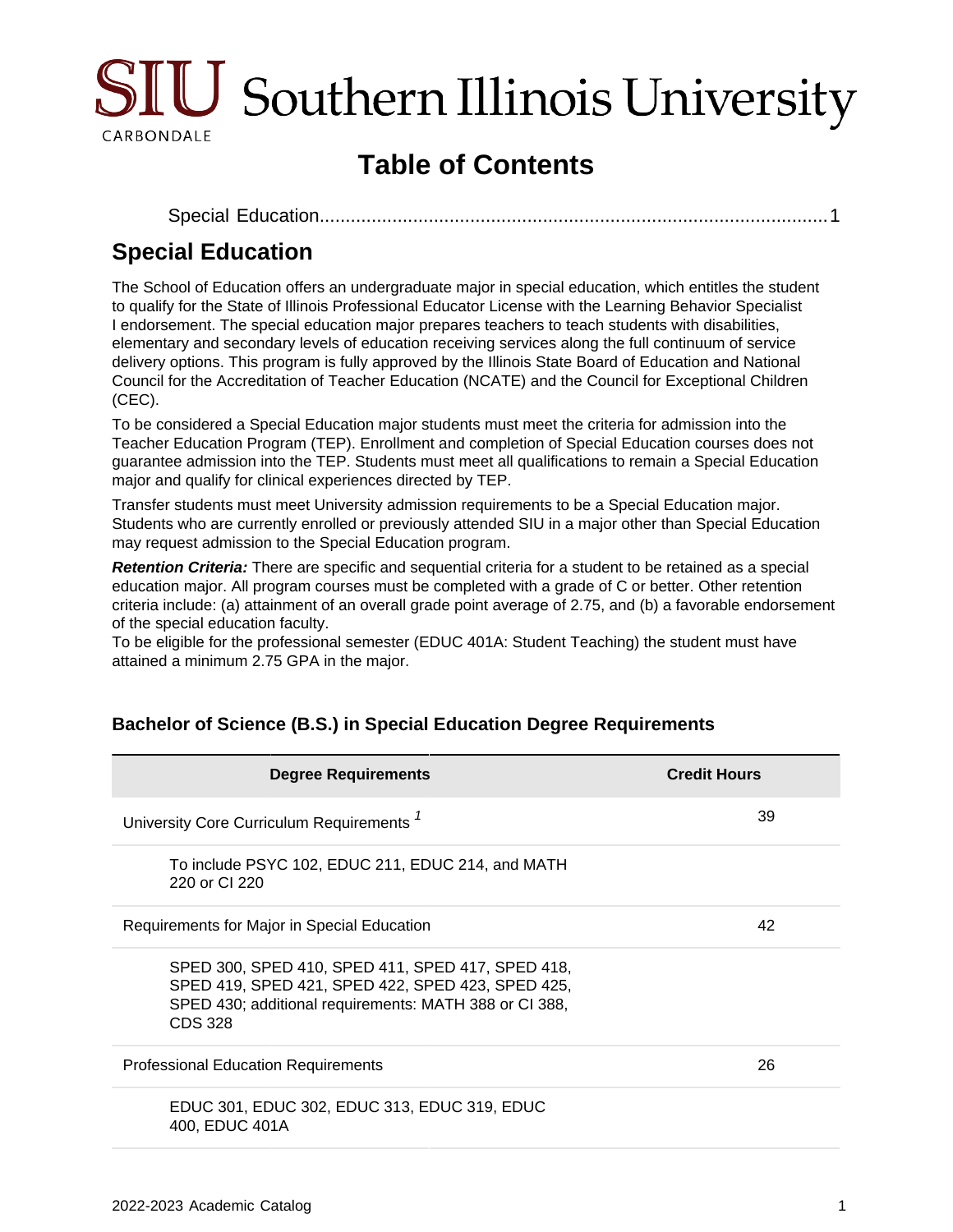|           | <b>Degree Requirements</b> | <b>Credit Hours</b> |
|-----------|----------------------------|---------------------|
| Electives |                            | 13                  |
| Total     |                            | 120                 |

 $1$  Check with your advisor to complete non-western civilization/third world culture requirement.

## **Special Education Courses**

**SPED300 - Introduction to Special Education** An overview of characteristics of all types of exceptional children and youth including physical, mental, emotional and social traits. The course also covers the effects of disabling conditions in learning situations, and an overview of the history of special education including legislation and litigation. Credit Hours: 3

**SPED405 - Introduction to Early Childhood Special Education Methods: Infants, Toddlers, and Preschoolers with** This course focuses on effective methods, materials and programs for infants, toddlers, and preschoolers with special needs, including IEPs, IFSPs, working with families, service delivery, case-management, transition planning, and curriculum methods and procedures. Prerequisite: SPED 412 or consent of instructor. Credit Hours: 3

**SPED408 - Characteristics and Methods for Teaching Exceptional Children** (Same as EDUC 308) For pre-service teachers who serve children and youth with disabilities. The course focuses on essential disability characteristics, data-based decision-making, scientifically-based academic and behavioral interventions and strategies to differentiate instruction and accommodate learners with disabilities in general education classrooms. Credit Hours: 3

**SPED409 - Cross-Cultural Studies** Seminar and/or directed independent study concerned with sociocultural variables affecting the educational needs of children and youth with a disability. Prerequisite: SPED 300 or consent of instructor and department chair. Credit Hours: 1-6

**SPED410 - Instructional Planning for Students with Disabilities** This course presents the learning characteristics of children and youth with learning disabilities, emotional/behavior disorders, intellectual disabilities and autism spectrum disorders. Instructional planning, classroom management and integration of related services will be examined. Prerequisite: SPED 300 or 420 or concurrent enrollment. Credit Hours: 3

**SPED411 - Assessment in Special Education** Course covers general assessment information, norm reference testing, curriculum based assessment, adaptive behavior scales and issues relating to cultural diversity. Prerequisite: SPED 300 or 420, 410, or concurrent enrollment. Laboratory fee: \$15. Credit Hours: 3

**SPED412 - Introduction to Assessment and Curriculum Methods in Early Childhood Special Education** This course presents an introduction to child and family assessment and the development of child and family goals in Early Childhood Special Education. Topics will include types of assessment commonly used, rationale for assessment, methods of assessment, reporting assessment results, writing child and family goals. A fee for testing materials is required. Prerequisite: SPED 300/420 or concurrent enrollment or consent of instructor. Fee: \$15. Credit Hours: 3

**SPED417 - Behavior Management for Children and Youth with Disabilities** This course focuses on the implementation of behavior management strategies and tactics to be used with students with disabilities in a variety of educational environments. Prerequisite: SPED 300 or 420, 410, 411, 423, and must be admitted to the TEP as a special education major, or consent of instructor. Credit Hours: 3

**SPED418 - Methods and Materials for Teaching a Functional Curriculum** This course covers the principles of curriculum construction, program development and evaluation, classroom organization, instructional approaches, strategies and materials for teaching a functional curriculum. Prerequisite: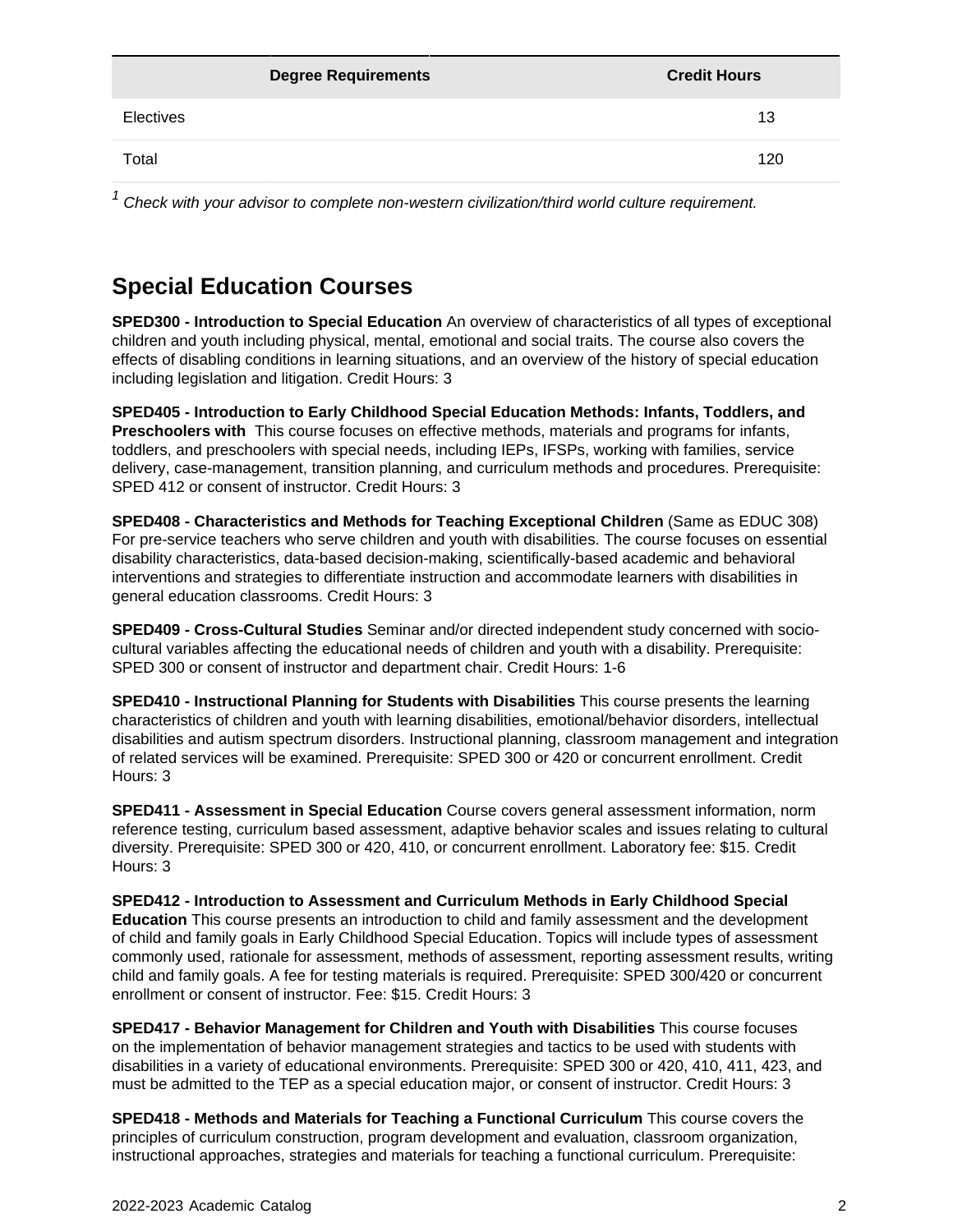SPED 300 or 420, 410, and 423, and must be admitted to the TEP as a special education major, or consent of instructor. Credit Hours: 3

**SPED419 - Academic Methods and Materials for Student with Disabilities** This course covers the academic methods, materials and strategies used with students with disabilities receiving special education services in school and community settings. Prerequisite: SPED 300 or 420, 410, 411, 423 and must be admitted to the Teacher Education Program as a special education major. Credit Hours: 3

**SPED420 - Advanced Theories and Practices in Special Education** The course is an advanced survey of exceptional populations and addresses educational, social, legal, cultural and community practices associated with individuals with disabilities, ages 0 - 21 years old. Credit Hours: 3

**SPED421 - Reading in the Content Areas for Students with Disabilities** This course prepares preservice special educators to deliver effective content area reading instruction to struggling readers with disabilities mainly in middle and secondary schools. Specifically, students will develop a knowledge base of research and best practices for developing academic vocabulary, reading comprehension, and background knowledge in science and social studies. In addition, students will develop a repertoire of teaching skills to provide instruction to struggling middle and secondary school readers. The course content will include: (a) designing and implementing individualized education programs in accordance with Illinois Professional Teaching Standards, LBS I Standards and CEC Common Core Standards; (b) developing and utilizing assessment tools to design and implement reading instruction in content areas; (c) identifying and utilizing evidence-based instructional strategies in academic content areas; (d) developing and integrating reading elements, writing and study skills instruction into content areas; (e) developing and implementing adaptations to assessment and instructional activities; and (f) identifying and using technology applications to design individualized instructional lessons, monitor instructional effectiveness, and to report results of student outcomes. Prerequisites: SPED 300, 410, 411, 422 and 423 with grades of C or better. Credit Hours: 3

**SPED422 - Teaching Reading in the Elementary School** Examination of the reading process with emphasis on the factors and conditions that affect reading. Emphasis on the formulation of a philosophy of reading in relation to methods, materials, procedures, and evaluation for students with reading difficulties at the elementary level. Prerequisites: SPED 300 or SPED 420 with grades of C or better or concurrent enrollment. Credit Hours: 3

**SPED423 - General Procedures in Special Education** Presents key provisions of Public Law 94-142 and subsequent amendments, including Individualized Education Programs (IEPs). Course content also includes principles of applied behavior analysis and effective instruction of students with disabilities. Prerequisite: SPED 300 or 420, 410, 411 or concurrent enrollment. Credit Hours: 3

**SPED425 - Home-School Coordination in Special Education** The course covers techniques used in parent interviews, conferences and referrals by school personnel; due process and procedural safeguards for parents and youth with disabilities. Prerequisite: SPED 300 or 420, 410, 411, 423 with grades of C or better or concurrent enrollment. Credit Hours: 3

**SPED430 - Secondary Programming for Students with Disabilities** Deals with modifications of and additions to school programs to ensure that they are appropriate to the needs of adolescents with disabilities. Content includes coverage of remedial and compensatory program models, transition programming, career and vocational education. Prerequisite: SPED 300 or 420, 410, 411, 423 with grades of C or better or concurrent enrollment. Credit Hours: 3

**SPED431 - Work-Study Programs for Adolescents Labeled Severely Disabled** This course is designed to prepare educators and other human service professionals to assist adolescents and young adults with severe disabilities for community integrated employment options. Content will include community-referenced curriculum objectives, community-based instruction for employment and functional skill development. Credit Hours: 3

**SPED490 - Readings in Special Education** Study of a highly specific problem area in the education of exceptional children. Open only to selected seniors. Not for graduate credit. Prerequisite: SPED 300. Special approval needed. Credit Hours: 1-4